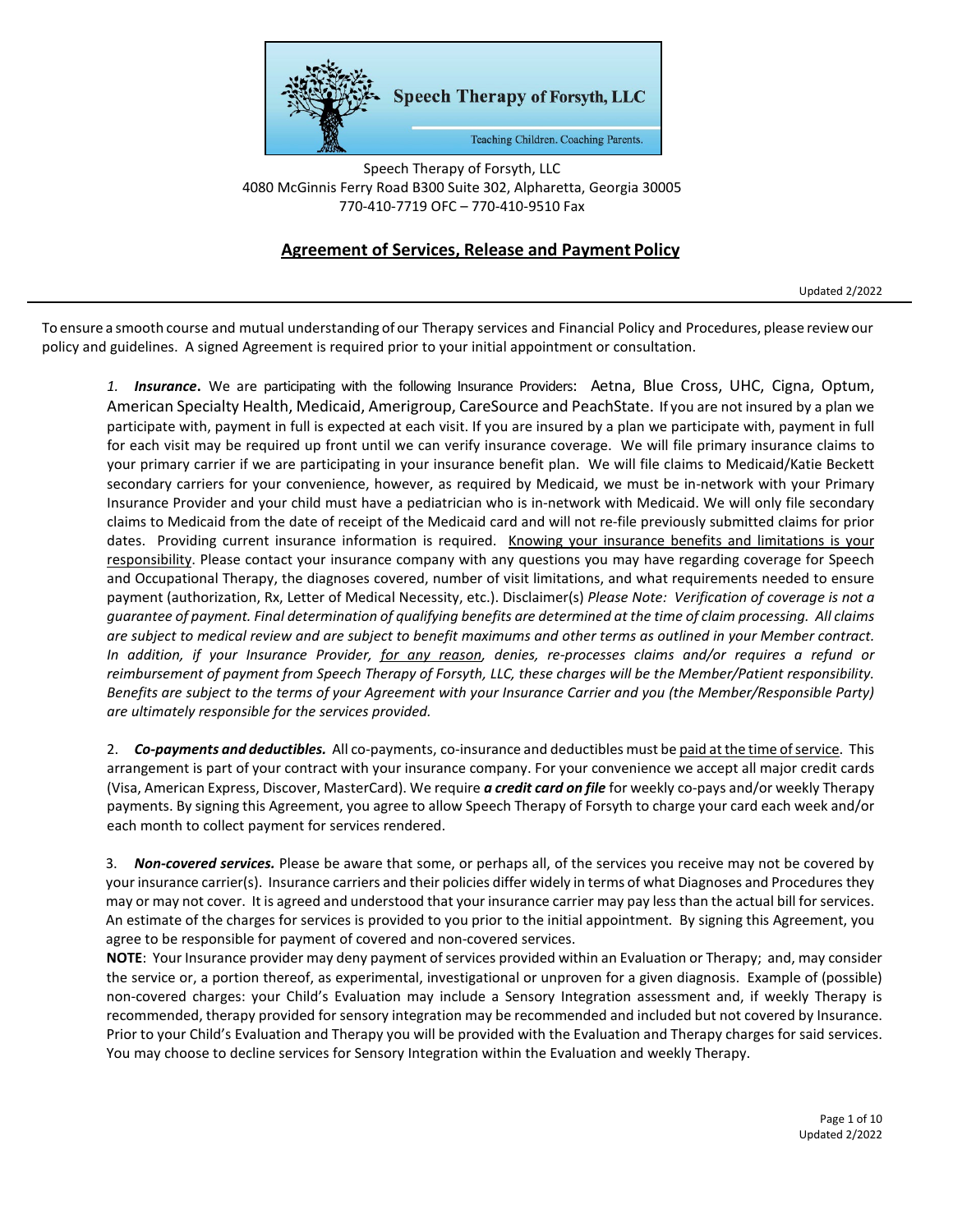4. *Medicaid*. Medicaid guidelines allow for 8 units of Speech Therapy per month. This is equal to 8 sessions per month (our Therapists will treat your child for 30 minutes in addition to providing Parent Coaching, a Home Program and written Speech Homework). Medicaid allows for 8 units of Occupational Therapy per month. Our Occupational Therapist may provide two hours of OT per month (equal to 8 units per month) in addition to providing Parent Coaching, a Home Program and written OT Homework. Due to our scheduling restraints, Speech Therapy of Forsyth is unable to and will not apply for additional authorization for Medicaid but will only work within the allowable 8 units per month as provided by Medicaid guidelines. Any non-covered procedures/services, or services requested over and above what Medicaid will allow, is your responsibility. By signing this Agreement, you agree to allow Speech Therapy of Forsyth to bill Medicaid for Speech (and/or Occupational) Therapy services for therapy services rendered. **Medicaid Secondary Claims** (Katie Beckett, Deeming Waiver): We will only file current/active policy secondary claims to Medicaid. You are required to inform our office at the time of signing this Agreement that you have an active Medicaid policy and provide proof thereof with a copy of your child's Medicaid card or letter from Medicaid. We reserve the right to refuse to submit claims to Medicaid as a secondary provider if we are not properly informed of an active policy at the commencement of therapy. Further, if you have applied for Medicaid after we have begun providing services, we will submit secondary claims beginning the date you have informed our office of the active policy, provided a copy of the Medicaid card *and* we have the required documentation on file as required by Medicaid. We reserve the right to NOT file secondary claims with Medicaid if, when you inform our office of a newly acquired policy, Medicaid pre-dated the effective date. (For example, if you receive notification of a newly obtained Medicaid policy, Medicaid may back-date the effective policy date. We will not submit claims to Medicaid as a secondary payer for the previous dates and will only submit secondary claims upon notification and proof of a current active policy in addition to having the required documentation Medicaid requires.)

5. *Proof of Insurance.* All patients must complete our Patient Information form before being seen by a Therapist. We must obtain a copy of your current valid insurance card to provide proof of insurance and/or receive proof of current insurance. If you fail to provide us with the correct insurance information in a timely manner, you may be responsible for payment of the services provided. If you do not notify Speech Therapy of Forsyth of a change or cancelation in insurance, you may be responsible for payment of the services provided if not paid by your insurance provider.

6. *Claims Submission.* We will submit your claims and assist, within reasonable means, to help get your claims processed. Your insurance company may need you to supply certain information directly. It is your ultimate responsibility to comply with their request. Please be aware that payment for services provided is your responsibility whether or not your insurance company pays your claim. Your insurance benefit is a contract between you and your insurance company; we are not a party to that contract.

7. *Claim Disputes and Appeals.* It has been our experience that claims are often incorrectly processed by your insurance provider and denied when therapy benefit(s) exist and have been previously verified on your plan. If we see a claim has denied and we believe the claim should have been covered based upon the benefit information provided to our office, we will recommend you contact your Insurance Provider to request they re-submit and re-process the claim according to the plan benefit. We may, as a courtesy, contact the Insurance Provider, to request a claim be re-submitted and re-processed according to the plan benefit. If the Insurance Provider refuses to pay, payment for the service is your responsibility. You have the option to dispute the charges directly with your insurance Provider. You may request that our office dispute the claim on your behalf and agree to a charge of \$25 for each Date of Service. Disputing a charge is not a guarantee of payment and ultimately you are responsible for payment of services rendered. We will supply you with the information needed (to the best of our ability) so you may dispute the claim(s) directly with your Insurance Provider. If the claim(s) is further denied and you would like to exercise your option to Appeal, we will complete an Appeal of the claim at the rate of \$50 per Date of Service. This Fee is in addition to the cost of the services provided. Please Note: This is not a guarantee of payment and ultimately you are responsible for payment of services rendered.

8. *Termination of Insurance.* In the event your insurance is terminated for any reason and we are not able to collect payment from your insurance provider, you will be responsible for payment in full for said unpaid claims. (*Attention all Medicaid, PeachState, CareSource, Amerigroup and patients:* –Any claims submitted during a time your policy is *inactive* will result in the charges being billed directly to you.)

9. *Coverage Changes.* If your insurance changes, *please notify us as soon as possible* so that we can make the appropriate changes to help you receive your maximum benefits. In the event you do not notify our office in a timely manner and your insurance has expired or becomes inactive for any reason, you will be responsible for any unpaid claims. If we are unable to obtain authorization, for any reason, you are responsible for services provided.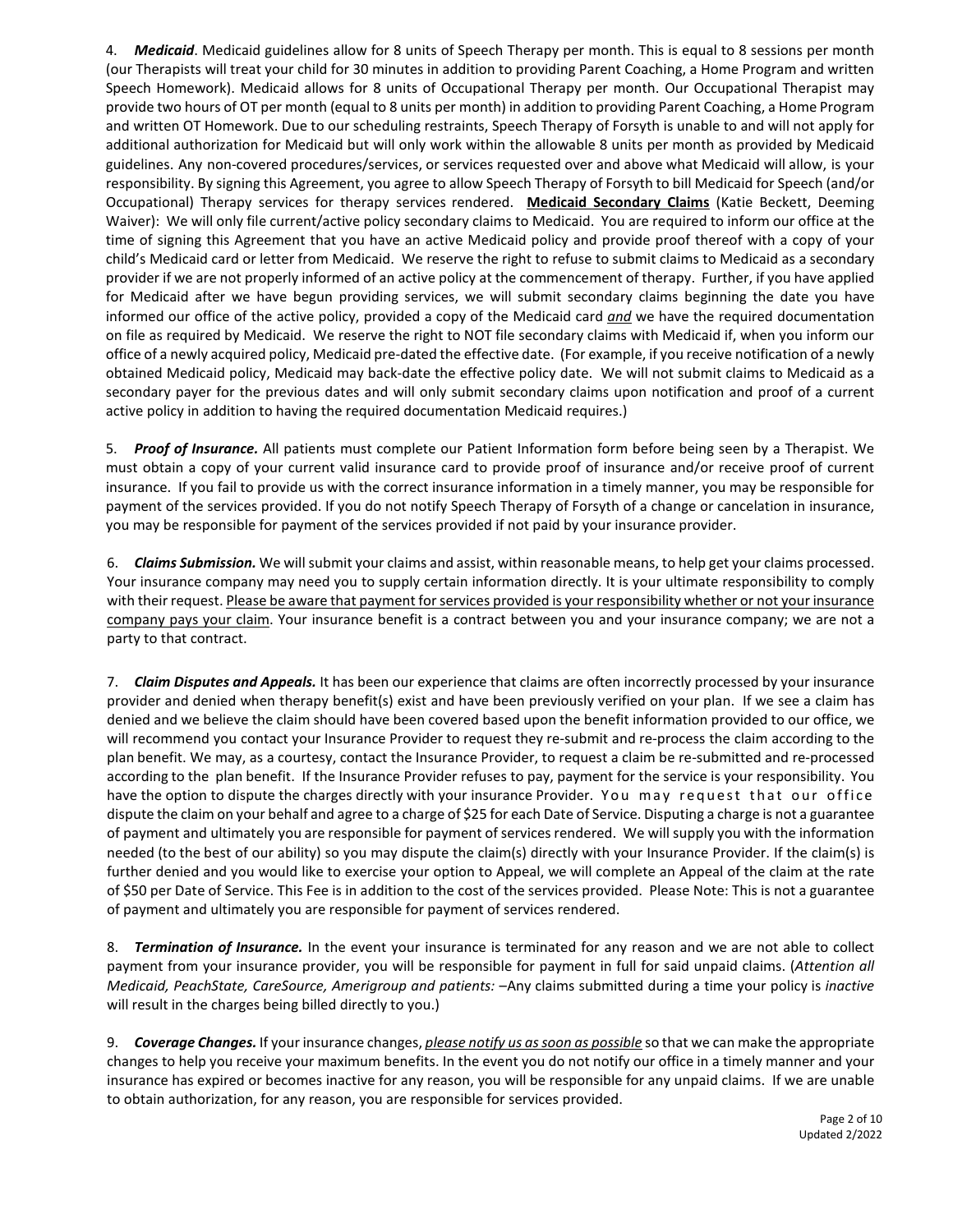10. *Nonpayment***.** If your account is over 60 days past due, you will be notified of the delinquency. Partial payments will not be accepted unless arrangements are made in advance with our office. Please be aware that if your balance remains unpaid, we reserve the right to refer your account to a collection agency and your child may be discharged from our practice.

11. *Therapy Services.* Speech and Occupational Therapy is charged and billed by the hour. Speech Therapy rates for families paying out-of-pocket, for services not covered or due to loss of insurance is billed at \$200 per hour. Occupational Therapy rates for families paying out-of-pocket, for services not covered or due to loss of insurance is billed at \$140 per hour. These rates do not apply to Speech and Occupational Evaluations. Please discuss Evaluation rates with our Office Manager.

12. *Therapy Consultation Rates.* Therapy is a service payable by time. We provide parent-coaching within the therapy sessions and is an integral part of therapy. Homework is provided at the end of our Therapy sessions allowing for parent communication and questions. We reserve the last 5 minutes of the session for parent conversation and add parent coaching. Upon initial Evaluation and completion of a written Report, a 10 minute telephone conference is customary to discuss the Report and its findings (at no additional charge). Additional communication with a Therapist may be scheduled via telephone, video conference or in-person at the rate of \$150/hour. Any additional time requested thereafter is payable by our Consultation Rate. At your request, Therapists may attend school meetings and/or other meetings and these services are available and payable at the Consultation Rate.

13. *Termination of Therapy.* Speech Therapy of Forsyth, LLC reserves the right to suspend and/or terminate therapy at our discretion. Reasons for termination may include, but are not limited to, untimely payment of fees, failure to comply with treatment recommendations, conflicts of interest, failure to participate in therapy, the patient's needs are outside of the therapist's scope of competence or practice, not attending weekly therapy as recommended, not showing for a scheduled appointment or the patient is not making adequate progress in therapy. The patient has the right to terminate therapy at his/her discretion.

14. *Release of Information***.** By signing this Agreement, you agree to allow Therapist(s) and/or employee(s) of Speech Therapy of Forsyth, LLC to discuss concerns, treatment, diagnosis and test results with collaborating health professional(s) {i.e. your child's Pediatrician, other Therapists and/or any other health provider or teacher(s)} that may provide information to collaborate with and to assist your child's Therapist in providing Therapy to your child. In addition you agree to allow sharing of pertinent Evaluation, Progress Reports and any and all documents required to facilitate therapy treatment.

You may choose to DECLINE (decline authorization to allow collaboration as indicated in paragraph (14) of Agreement hereto) by checking the box and printing your name on the line below.

 $\Box$  By checking this box, I DECLINE and DO NOT ALLOW any collaboration and/or conversation between my child's Speech and/or Occupational Therapist with any and all healthcare professionals or teachers outside of Speech Therapy of Forsyth, LLC. \_\_\_\_\_\_\_\_\_\_\_\_\_\_\_\_\_\_\_\_\_\_\_\_\_ (parent/guardian printed name required)

15. *Photo Release.* By signing this Agreement, you agree to allow Speech Therapy of Forsyth, LLC to take photo(s) of your child and display them within the clinic, patient chart and/or our website. Said photos will not be used for sale nor used for any other reason than as stated herein. You may DECLINE to have your child's photo taken or used as outlined here within, please initial below:

I do NOT want my child's photo taken or used as indicated above.

16. *Supervision of Therapy.* Therapy provided to Speech Therapy of Forsyth patients is supervised by Justine Glover, M.A. CCC-SLP, Clinical Director and/or Kari Sykes, M.A. CCC-SLP, Clinical Supervisor. Progress Notes and Evaluation Reports are often reviewed by Justine Glover and/or Kari Sykes, and for OT Dana Oh OTR OT Supervisor. In the event you would like to discuss your child's Pediatric Therapy with Justine Glover, she may be contacted by email jcglover7@gmail.com.

17. *IEP / IFSP Disclosure: Medicaid/Amerigroup/PeachState/CareSource* **.** If your child has an IEP from school (or IFSP from Babies Can't Wait), Medicaid and all CMO's *require* we maintain a copy for disclosure. It is the responsibility of the parent/guardian that we maintain a copy of the **most current** IEP or IFSP. If a current IEP or IFSP is not provided, this may result in missed therapy sessions and/or the ability of insurance to pay for services provided.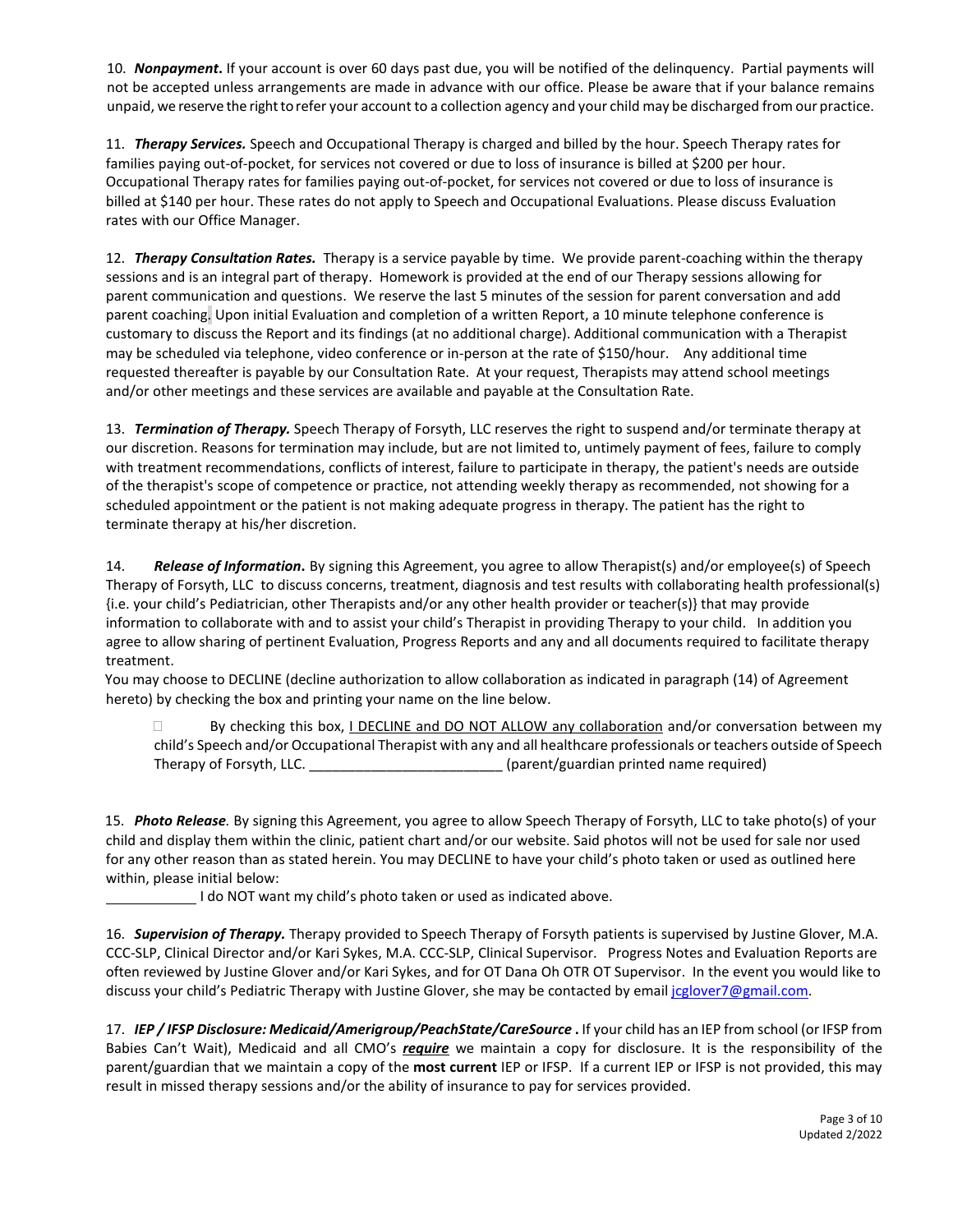#### *18. Missed Appointments/Cancellation Policy.*

### *Our policy is to charge \$50 for missed appointments not canceled before 12 hours of the scheduled appointment. These charges will be your responsibility and billed directly to you.*

**PLEASE NOTE:** We understand emergencies arise and unforeseen situations arise, and will work with you under these circumstances. If your child becomes sick the morning of your Therapy appointment, we ask that you contact your Therapist *immediately* so they are aware. More than *two* appointments not canceled within 12 hours due to sickness or other circumstance will result in a \$50 charge.

We reserve the right to charge \$50 as and for an appointment not canceled within 12 hours. In addition, we reserve the right to remove your child's appointment from our Therapy Schedule if the appointment is canceled two times within a given month, if there is inconsistent weekly therapy attendance or *for any other reason at our discretion.* We do not hold appointments if your child cannot attend Therapy. If you go out of town for more than one missed session or for any extended period, you may inform our office and re-schedule your appointments upon your return. We do not guarantee your previous appointment day and times will be available.

**NO SHOW** (Not attending an appointment without notice and/or proper cancellation).

Not Showing for a scheduled appointment will not be tolerated and will result in the removal from the Therapy Schedule (at our discretion). New Patient Evaluations – we will not re-schedule an Evaluation due to a NO SHOW. Patients insured thru a PeachCare for Kids or Medicaid Plan: Follow-up communication is required of your future therapy attendance intentions via email, voice mail or text to our office or your Therapist within five days of the NO SHOW, a Discharge Report may be sent to your child's pediatrician and your child's insurance provider indicating therapy sessions have stopped.

#### *Please help us to serve you better by keeping your scheduled appointments.*

19. *Parents/Guardians are required to remain on premise* during child's Therapy session.

Parents/Guardians are required to remain on premise (i.e. within the parking lot) during their child's Speech and/or Occupational Therapy sessions.

In order to best utilize your child's scheduled Therapy time, PLEASE arrive to the clinic 5 minutes before the session is scheduled to start and return 5 minutes before the end of your child's therapy session is scheduled to end.

## **Parents who do not return promptly or who return after the therapy session may be charged a fee of \$50 for every 15 minutes.**

20. *Email Correspondence and Email Consent:*Email is used as a means of communication information. RE: appointments and other information. At your request, we will use email as a means of communicating and sending Therapy reports or other clinical documents but will require an executed EMAIL CONSENT release. The EMAIL CONSENT is an acknowledgement of your recognition and understanding of the inherent risks of communicating your child's health information via unencrypted email and consent to receive such communications despite those risks. The Email Consent further states that you have the choice to receive communications via other more secure means such as by telephone. At your request, we will provide *one* printed copy of your child's Therapy Report at no charge to you (Reports include: Speech Evaluation Report, Speech RE-Evaluation Report, Occupational Therapy Evaluation Report or Occupational Therapy RE-Evaluation Report). The Report will be available for pick-up at the location address: 4080 McGinnis Ferry Road, S302, Alpharetta, GA 30005. Additional printed copies are available for a fee of \$0.25 per page.

#### **By signing this Agreement, you confirm you are aware and have read the following additional policy guidelines:**  *Additional Financial Policy:*

-**CREDIT CARD:** There is a **\$10 charge for CREDIT CARDS THAT ARE DECLINED.** It is the Member/Parent responsibility to assure our office has a current card on file with sufficient funds to cover services.

A Credit Card, Debit Card or HSA Card are required to be kept on file for all client accounts, regardless of your child's insurance coverage.

By signing this Agreement, you agree that your card may be charged for services NOT covered by Insurance. Example of charges: arriving late to pick-up to receive your child from Therapy (\$50 for every 15 minutes after the end of session time); charges for services that occur if your child's insurance has been terminated and not payable by insurance; \$10 for credit cards that are declined; in addition to any other charges as stated within this Agreement.

- If your child is receiving Therapy services anywhere else you must notify us prior to starting services. Most commercial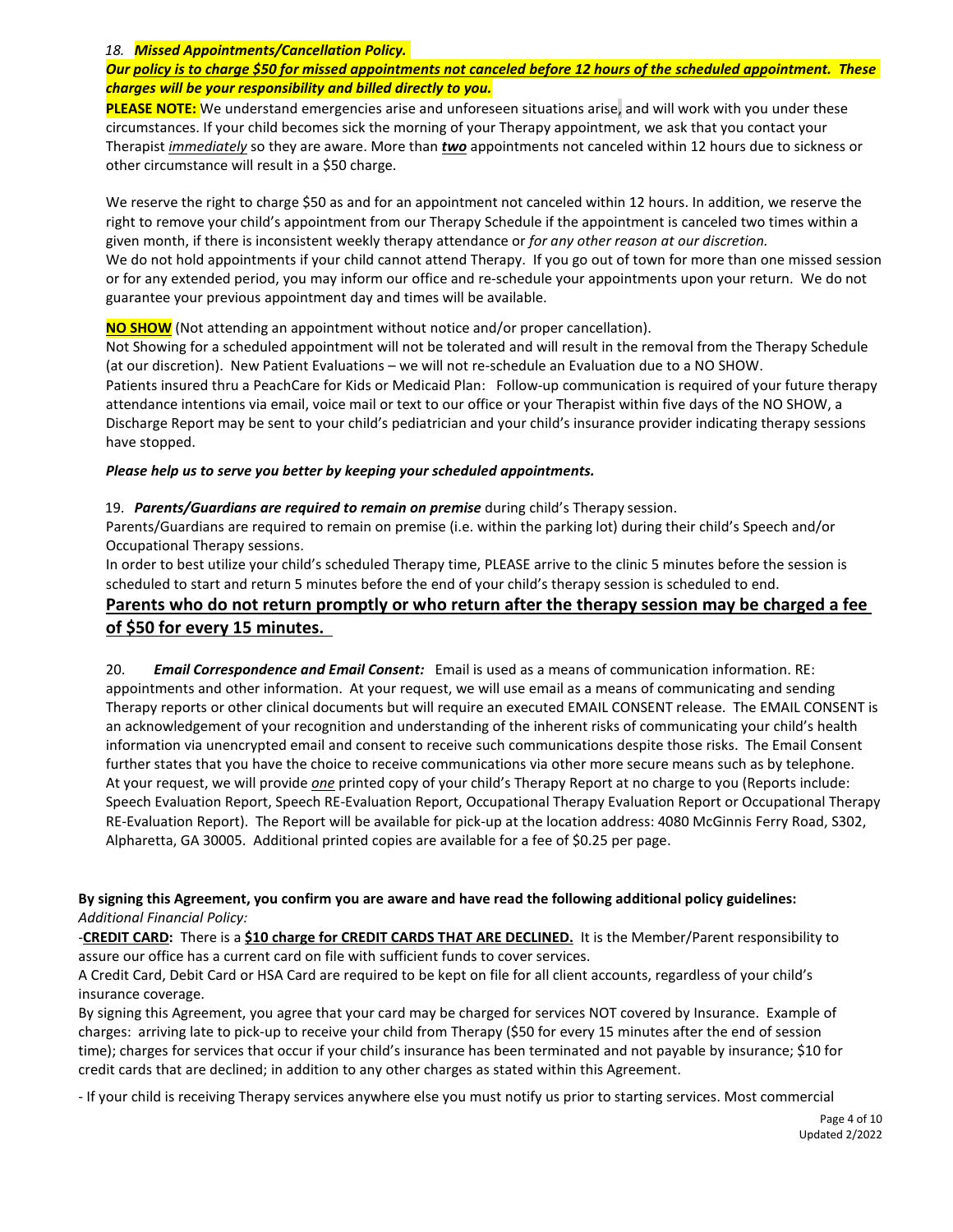plans will allow an evaluation once every 6 months. If you request an evaluation or re-evaluation prior to the allowed timeline and your insurance denies payment, you will be responsible for payment of services.

- Should you have any questions regarding your insurance coverage or any financial questions, do not discuss or direct those to your child's Therapist or any other Therapist. They do not have the knowledge or requirements to provide that information. Please contact our office 770-410-7719.

- If your child has Medicaid, Peachstate Health Plan, Amerigroup or Caresource: Only 1 authorization is allowed per authorization period. Medicaid and CMO's will not provide authorizations for the same services to different therapists, provides or practices at the same time. Not providing us with that information will result in you being billed for any noncovered or denied services.

- If your insurance and/or Medicaid, Peachstate Health Plan, Caresource or Amerigroup policies deny payment due to services being provided with another therapist/practice, you will be liable for those charges.

#### *Therapy Notes:*

-You may request copies of the notes via email. Please contact the office to be provided with the email. 770-410-7719

-Request for notes are reviewed and may be delivered within 3-7 business days via email (upon executed EMAIL consent).

-Printed copy of notes may be requested at a fee of \$0.25 per page. Payment is required prior to printing and notes available within 3-7 business days for pick up at our clinic. *4080 McGinnis Ferry Rd Building 300, Ste 302 Alpharetta, GA 30005*

#### *Mailing Notes:*

-Additional fee to be determined. Covers packaging and the cost of mailing.

#### *Additional Communication Policy:*

- If you need to change/cancel your child's appointment, contact your child's Therapist directly. You are provided with your therapist contact information via email at the start of therapy session
- For the purpose of communication, our Therapist's provide you with their cell phone numbers, it is often easier and faster to return a text than it is to return a phone call.

- Please be respectful of the Therapist's personal time and only contact them on their cell phone *during business hours*. You may email your child's Therapist at any time. Texts and emails are normally returned the following business day. Any additional concerns may be directed to our front office staff by calling 770-410-7719

- The Therapist will contact only *one* parent regarding schedule changes and basic information. It is the parent's responsibility to communicate with each other.

-Therapy notes will only be provided to one parent (the Parent who has signed this Agreement/Responsible party).

Our practice is committed to providing your child with high quality therapeutic services to achieve appropriate, reasonable goals and objectives for your child. Our prices are representative of the usual and customary charges for Speech and/or Occupational Therapy services in our area.

#### **By signing below, I confirm I have read and understand all five pages of the Agreement of Services, Release and Payment Policy and agree to abide by its terms.**

**Further, I am aware I may request a printed copy of said Agreement to retain for my records.**

**Patient Name:** 

**Signature of Parent or Responsible Party Date**

**Relationship to Patient:**

(i.e. Mother-Father-Legal Guardian)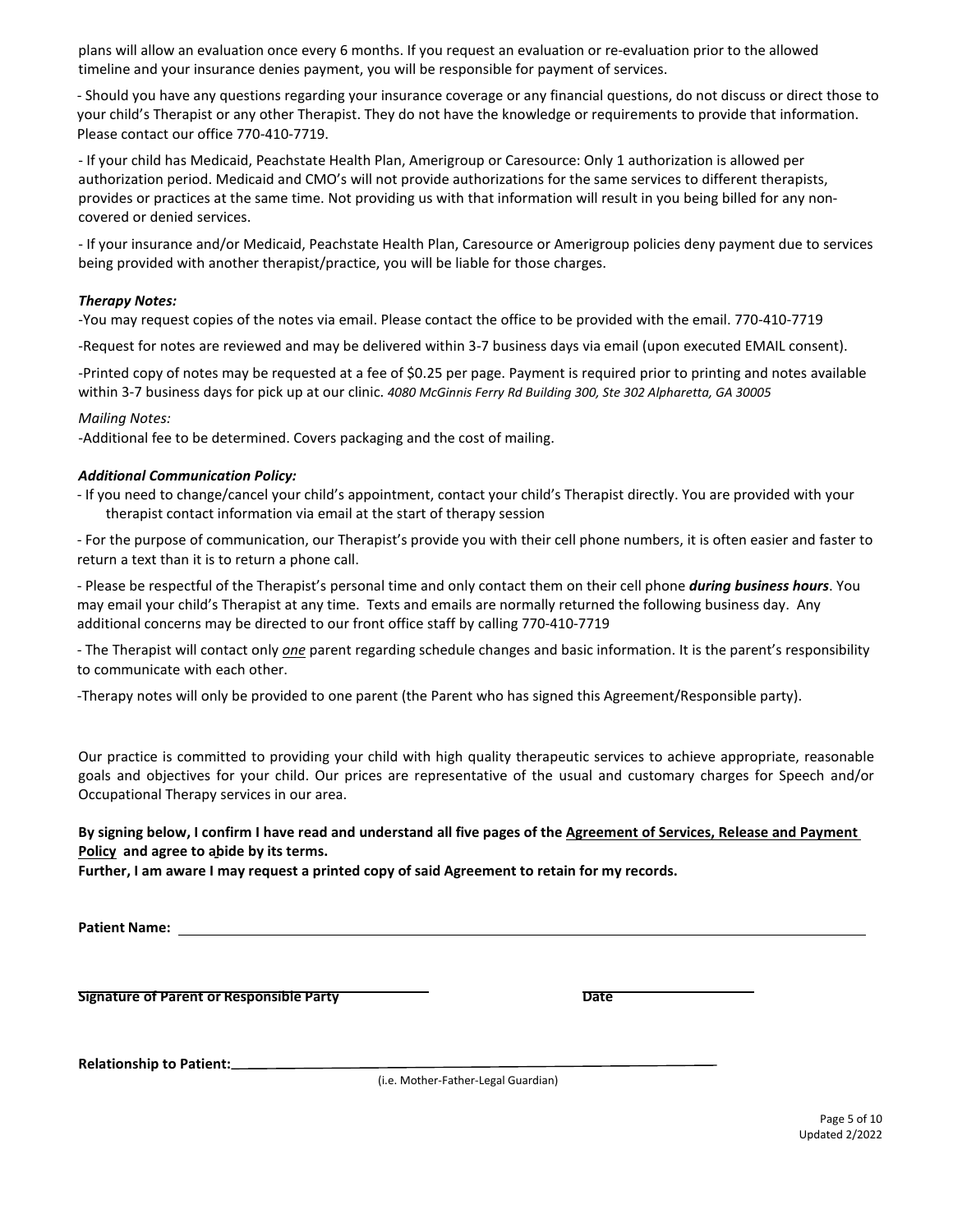

## **Speech Therapy of Forsyth, LLC Alpharetta/Cumming Location**

### **770-410-7719 OFC 770-410-9510 FAX**

**PATIENT'S OR AUTHORIZED PERSON'S SIGNATURE** I authorize the release of any medical or other information necessary to process claims. I authorize payment of medical benefits to the undersigned provider for Speech and/or Occupational Therapy services provided.

I also request payment of government benefits either to myself or to the party who accepts assignment as listed below:

Speech Therapy of Forsyth, LLC Tax ID 20-2785721 NPI 215909163

4080 McGinnis Ferry Road Building 300, Suite 302 Alpharetta, GA 30005

**INSURED OR AUTHORIZED PERSON'S SIGNATURE** I authorize payment of medical benefits to the undersigned physician or supplier for services described: *Speech Therapy and/or Occupational Therapy* 

This authorization is valid from today's date as indicated below until such time as services are no longer rendered by Speech Therapy of Forsyth, LLC or its rendering providers.

Patient/Member Name: \_\_\_\_\_\_\_\_\_\_\_\_\_\_\_\_\_\_\_\_\_\_\_\_\_\_\_\_\_\_\_\_\_\_\_\_\_\_\_\_\_\_\_\_\_\_\_\_\_\_\_\_\_\_\_\_\_\_\_\_\_\_\_\_\_\_\_\_\_\_\_\_\_\_

Signature of Patient or Authorized Person/Parent/Guardian of Patient: \_\_\_\_\_\_\_\_\_\_

Date: \_\_\_\_\_\_\_\_\_\_\_\_\_\_\_\_\_\_\_\_\_\_\_\_\_\_\_\_\_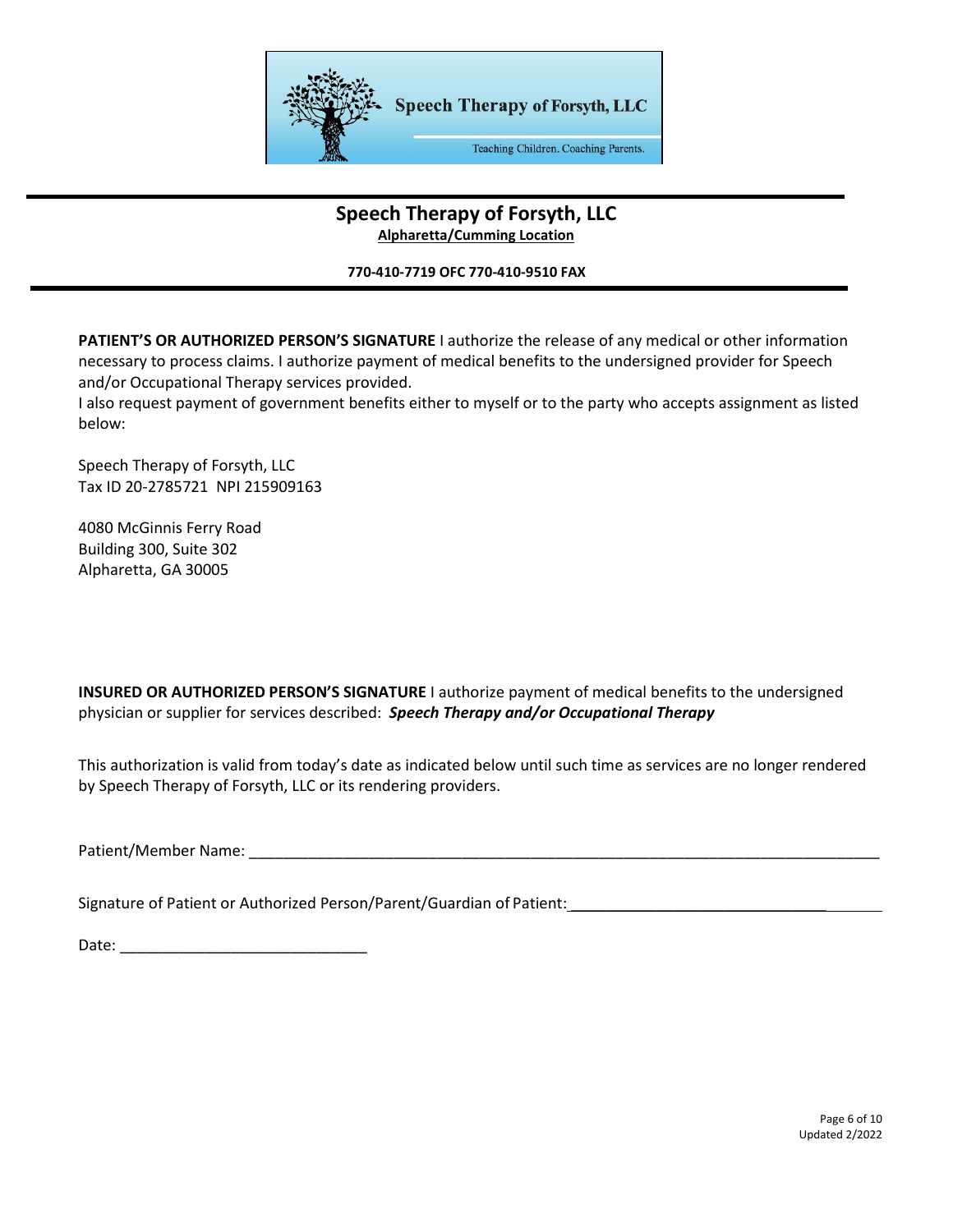## **HIPAA Disclosure Authorization Form**

Patient Name:

I, as parent authorized or legal guardian, hereby authorize **Speech Therapy of Forsyth, LLC** to use or disclose my child's protected health information related to Speech or Occupational Therapy to my (child's) insurance provider.

I further authorize **Speech Therapy of Forsyth, LLC** to send insurance claims for Speech and/or Occupational Therapy services to my insurance carrier on my behalf or on behalf of my child.

- I understand that I may request to inspect or copy (at my own cost) the protected health information described by this authorization.
- I understand that, at any time, this authorization may be revoked, when the office that receives this authorization receives written revocation, although that revocation will not be effective as to the disclosure of records whose release I have previously authorized, or where other action has been taken in reliance on an authorization I have signed. I understand that my health care and the payment for my health care will not be affected if I refuse to sign thisform.
- I understand that information used or disclosed, pursuant to this authorization, could be subject to re-disclosure by the recipient and, if so, may not be subject to federal or state law protecting it's confidentiality.

(Date) Signature of Individual (Parent or Guardian)

Relationship to Individual:

- Mother
- □ Father
- □ Guardian. Specify relationship: Unit of the Suardian. Specify relationship:

EXPIRATION DATE: This authorization will expire on

If no date or event is stated, the expiration date will be six years from the date of this authorization. COPY PROVIDED: Upon request - the subject of this authorization may receive a copy of this authorization.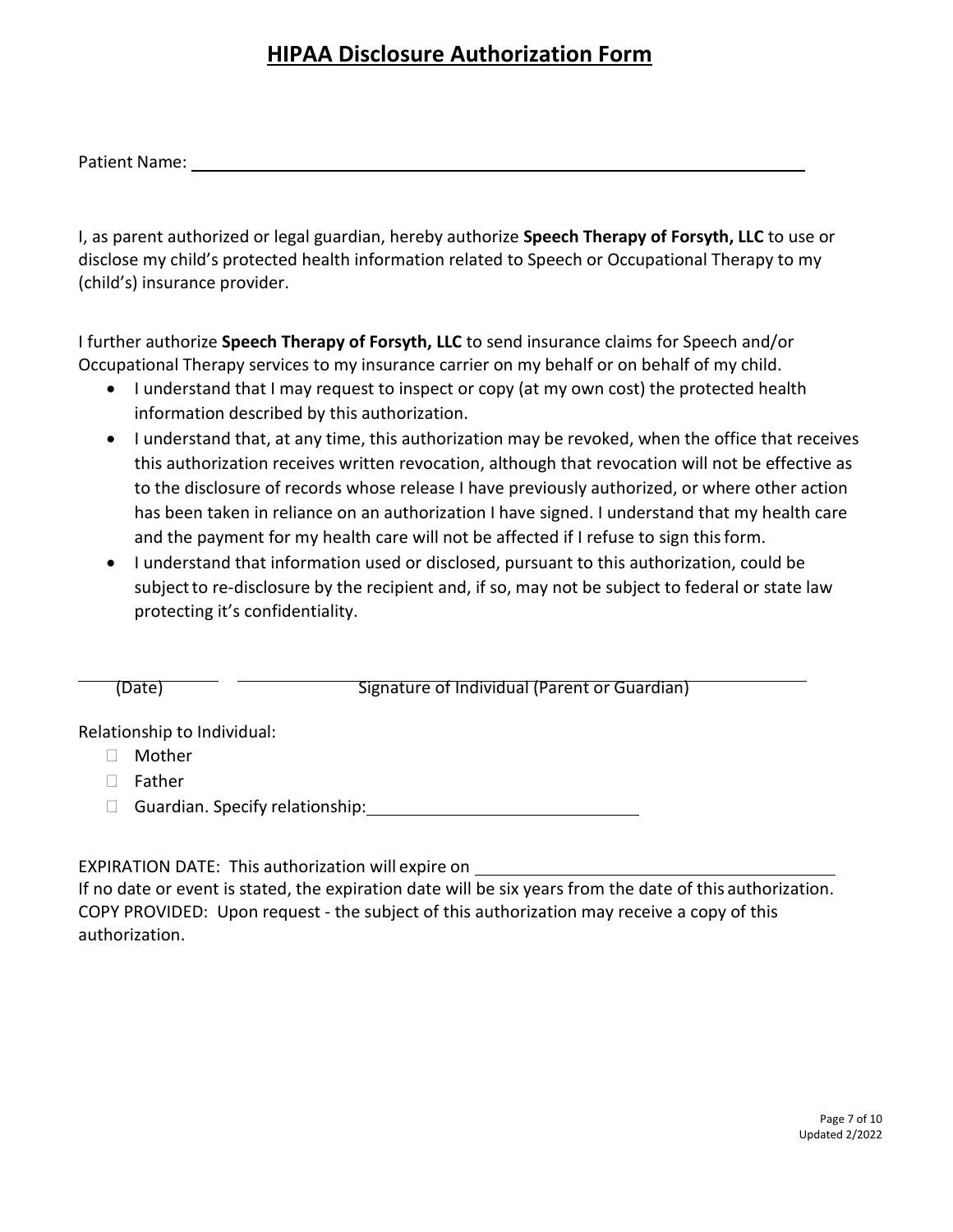

**Speech Therapy of Forsyth, LLC 4080 McGinnis Ferry Road - Building 300 Suite 302 Alpharetta, GA 30005 770-410-7719 OFC 770-410-9510 Fax**

## **EMAIL COMMUNICATION OF HEALTH INFORMATION FACT SHEET AND CONSENT FORM**

As a Parent of a patient receiving therapy services with Speech Therapy of Forsyth, LLC, you may request that we communicate with you via unencrypted electronic mail (email).

This Fact Sheet will inform you of the risks of communicating with your healthcare provider via email. Your health is important to us and we will make every effort to reasonably comply with your request to receive communications via email, however, we reserve the right to deny any request for email communications when it is determined that granting such a request would not be in your and our best interest.

## **PLEASE READ THIS INFORMATION CAREFULLY**

Speech Therapy of Forsyth, LLC staff will make every effort to respond to your requests for information via email, however, if you are experiencing an emergency, you should never rely on email communications and should seek immediate medical attention.

## *Risks of using email to send protected health information include, but are not limited, to:*

**Risk of Unauthorized Access by a 3rd Party**: Do you share a computer with your family? Is your email address or access to email provided through your employer? Do you access your email over an unsecured connection such as public Wi-Fi? Do you access your email on your mobile device? Emails may be accessed by someone you do not wish to know about your child's health information. Despite necessary precautions, email may be sent to the wrong address by either party. Email may be intercepted or altered in transmission by a computer hacker or computer virus.

**Unique Difficulty in Verifying the Sender:** Email may be easier to forge than handwritten or signed papers. Speech Therapy of Forsyth, LLC will send emails to the email address you provide, but it may be difficult to confirm that you are in fact the person sending the request for information from your email address. It is rare, but not impossible, that human error may allow for an incorrect email address to be transcribed. When you Consent to receiving email correspondence and Therapy Reports via email, you assume the risks caused by human error.

## **Procedures**

Emails are not checked outside of normal business hours – this includes overnight, on weekends or holidays. If at any time you change your email address or wish to discontinue email communications altogether, you must notify Speech Therapy of Forsyth, LLC immediately in writing. Email communication is acceptable and a email response will be provided acknowledging the change.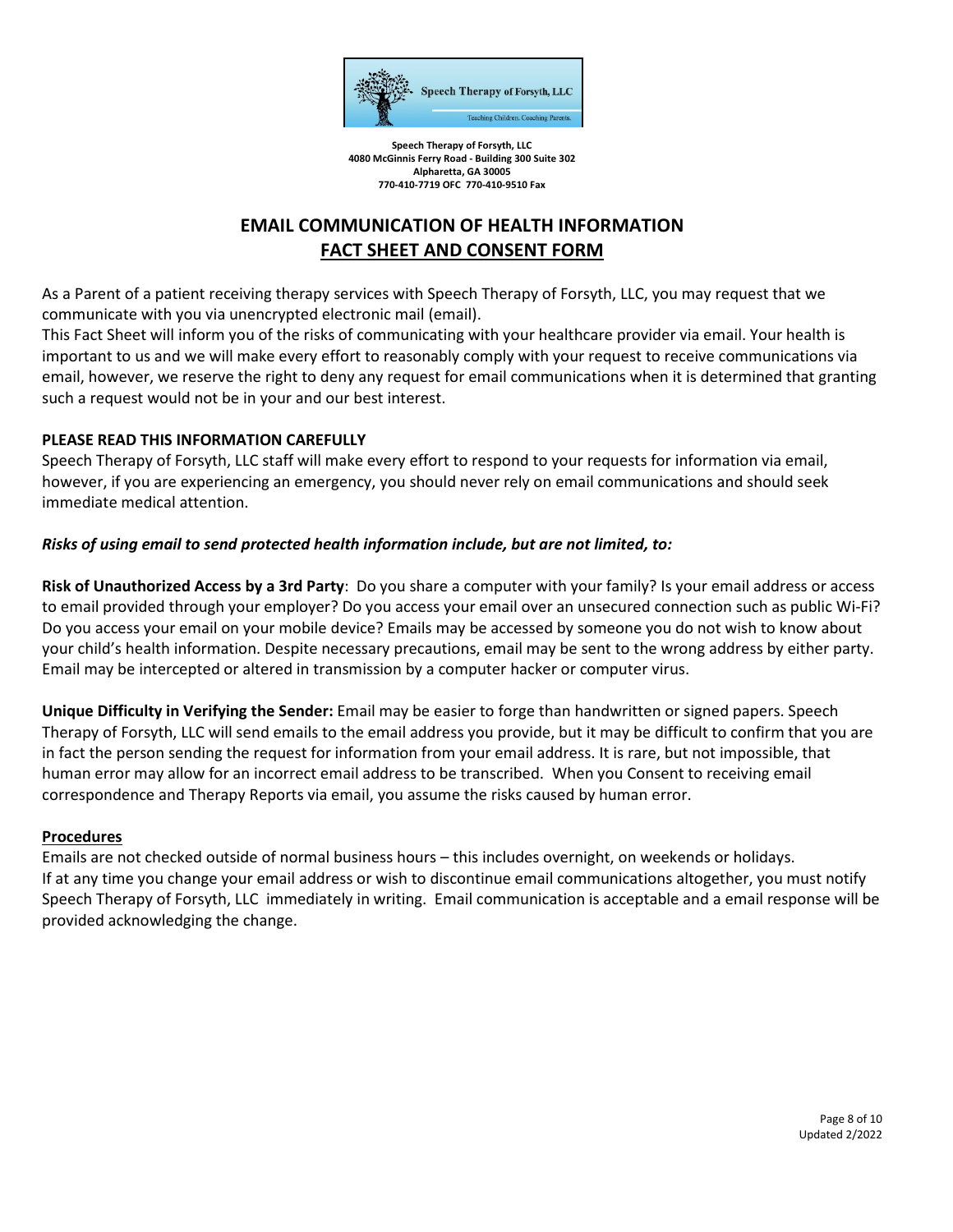## **PATIENT CONSENT TO UNENCRYPTED EMAIL COMMUNICATIONS**

| Name of Patient (Child): |  |
|--------------------------|--|
|--------------------------|--|

By signing below, you acknowledge your recognition and understanding of the inherent risks of communicating your child's health information via unencrypted email and hereby consent to receive such communications despite those risks. Messages containing clinically relevant information, and/or Therapy or other Reports may be incorporated into the medical record at the provider's discretion.

By signing below, you also acknowledge that you have the choice to receive communications via other more secure means such as by telephone.

At your request, we will provide *one* printed copy of your child's Therapy Report at no charge to you (Reports include: Speech Evaluation Report, Speech RE-Evaluation Report, Occupational Therapy Evaluation Report or Occupational Therapy RE-Evaluation Report).

The Report will be available for pick-up at the location address: 4080 McGinnis Ferry Road, S302, Alpharetta, GA 30005. Additional printed copies are available for a fee of \$0.25 per page.

By signing below, you agree to hold Speech Therapy of Forsyth, LLC harmless for unauthorized use, disclosure, or access of your child's protected health information sent to the email address you provide.

Parent Email Address: \_\_\_\_\_\_\_\_\_\_\_\_\_\_\_\_\_\_\_\_\_\_\_\_\_\_\_\_\_\_\_\_\_\_\_\_\_\_\_\_\_\_\_\_\_\_\_\_\_\_\_\_\_

Parent Signature